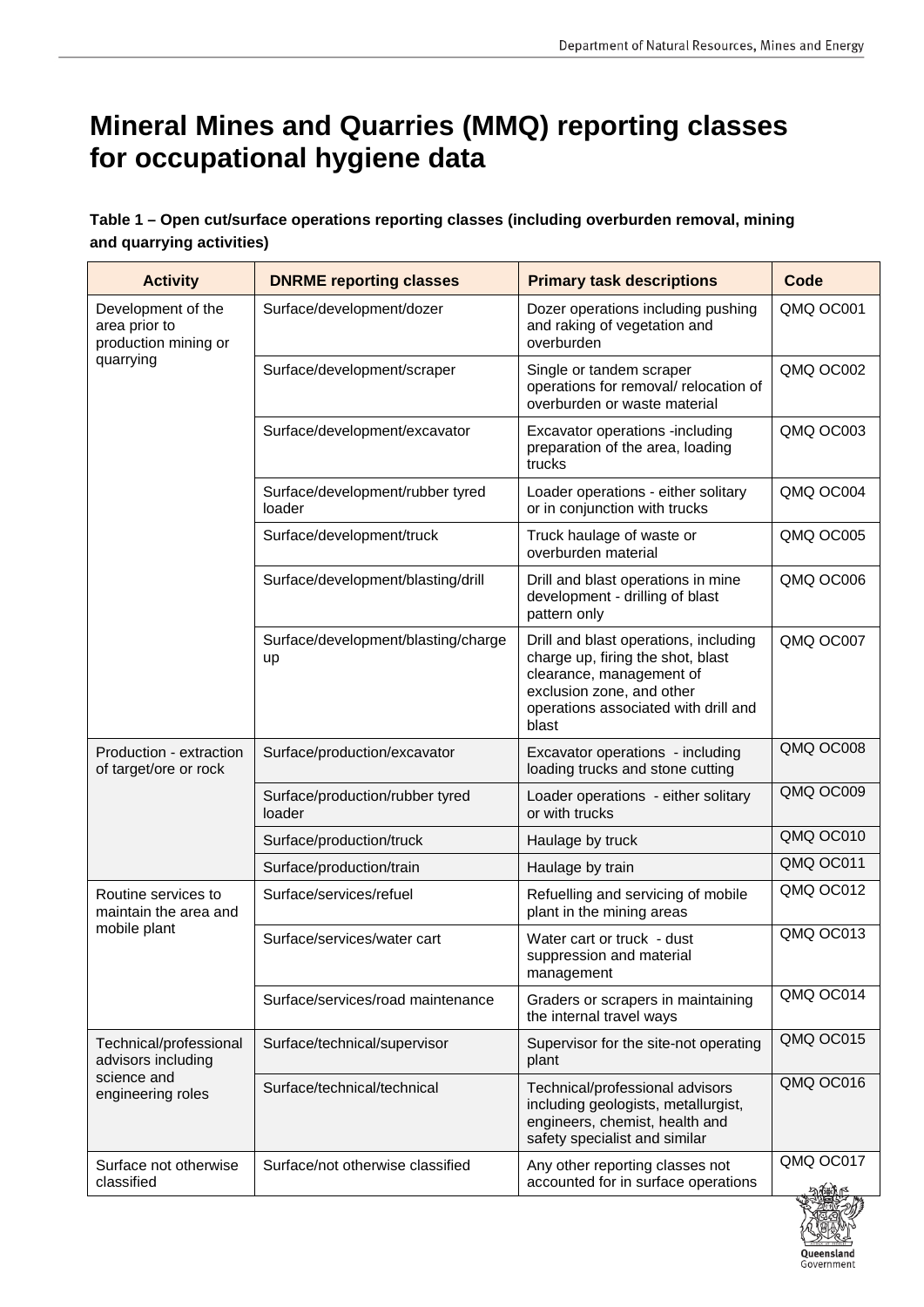## **Table 2 – Underground operations reporting classes (including development, mining, remediation works and closure activities)**

| <b>Activity</b>                                         | <b>DNRME reporting classes</b>                      | <b>Primary task descriptions</b>                                                                                                                                                                                                                    | Code      |
|---------------------------------------------------------|-----------------------------------------------------|-----------------------------------------------------------------------------------------------------------------------------------------------------------------------------------------------------------------------------------------------------|-----------|
| Development activities in<br>an underground mine        | Underground/development/drill/<br>long hole         | Drilling activities including<br>hand held, air leg or rock<br>machine drills - specifically<br>long hole drilling including pilot<br>hole drilling activities                                                                                      | QMQ UG018 |
|                                                         | Underground/development/drill/<br>shaft sinking     | Drilling activities including<br>hand held, air leg or rock<br>machine drills - specifically<br>shaft sinking or raised bore<br>drilling either underground or<br>on the surface                                                                    | QMQ UG019 |
|                                                         | Underground/development/drill/<br>jumbo             | Drilling activities - specifically<br>rock machine drilling including<br>blast pattern drilling, meshing<br>and cable bolting                                                                                                                       | QMQ UG020 |
|                                                         | Underground/development/<br>charge up               | Charge up, firing shot and post<br>blast clearance activities                                                                                                                                                                                       | QMQ UG021 |
| Ground control of the<br>underground mine               | Underground/ground<br>control/shotcrete             | Spraying of shotcrete or<br>fibrecrete - including the<br>agitator operator and spray<br>mesh operator                                                                                                                                              | QMQ UG022 |
|                                                         | Underground/ground control/<br>strata stabilisation | Strata stabilisation using cable<br>bolting or injection                                                                                                                                                                                            | QMQ UG023 |
| Production activities -<br>extraction of target or rock | Underground/production/loader                       | Bogging or loading of ore to<br>truck, ore pass or crusher                                                                                                                                                                                          | QMQ UG024 |
|                                                         | Underground/production/truck                        | Haulage of material to<br>underground stockpile or to<br>surface run of mine (ROM)                                                                                                                                                                  | QMQ UG025 |
|                                                         | Underground/production/ring firer                   | <b>Production Shot firer</b>                                                                                                                                                                                                                        | QMQ UG026 |
| Support of underground<br>operations                    | Underground/services/refuel                         | Refuelling or resupply<br>underground workers or plant                                                                                                                                                                                              | QMQ UG027 |
|                                                         | Underground/services/water cart                     | Road watering, grading and<br>travel-ways maintenance                                                                                                                                                                                               | QMQ UG028 |
|                                                         | Underground/services/installation                   | <b>Installation or repair of</b><br>underground services<br>including air and water lines,<br>ventilation (ducting or<br>secondary vent fans),<br>undertaking mechanical<br>repairs and vehicle servicing<br>underground, electrical<br>maintenance | QMQ UG029 |
| Underground not<br>otherwise classified                 | Underground/not otherwise<br>classified             | Any other reporting classes not<br>accounted for in underground<br>operations                                                                                                                                                                       | QMQ UG030 |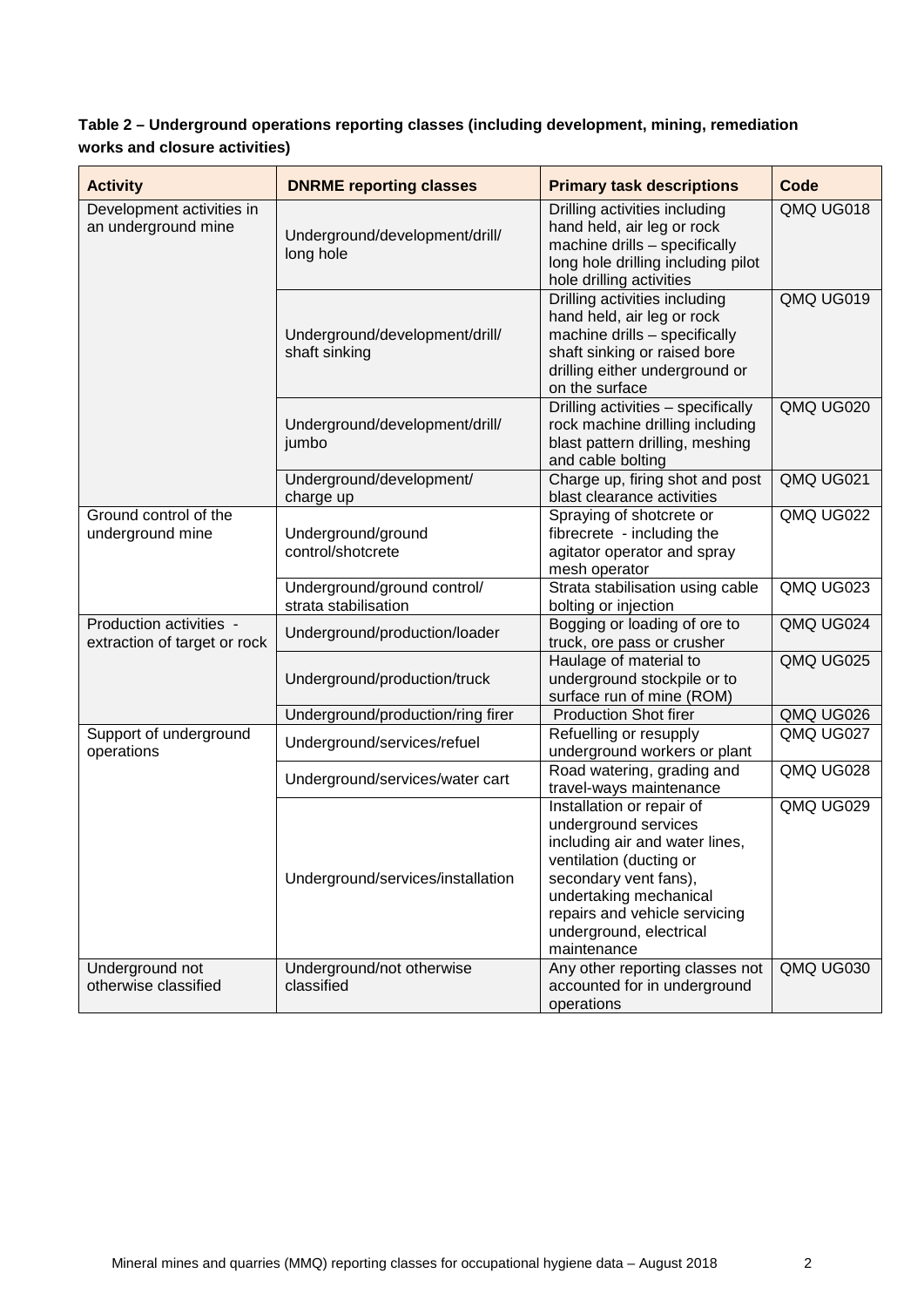**from the mine site - including tailings) Table 3 – Processing reporting classes (including mined or quarried material to material for removal** 

| <b>Activity</b>                                                                                                           | <b>DNRME reporting classes</b>                  | <b>Primary task descriptions</b>                                                                                                                                                                                   | Code             |
|---------------------------------------------------------------------------------------------------------------------------|-------------------------------------------------|--------------------------------------------------------------------------------------------------------------------------------------------------------------------------------------------------------------------|------------------|
| Crushing operation                                                                                                        | Processing/crushing                             | Crushing operation including grizzly,<br>plate crusher, cone crusher, SAG or<br>ball mills) regardless of the presence<br>of water or other media                                                                  | QMQ P 031        |
| Removal of product                                                                                                        | Export/bagging                                  | <b>Bagging</b>                                                                                                                                                                                                     | <b>QMQ P 032</b> |
| from $site -$                                                                                                             | Export/truck-loading                            | <b>Truck load</b>                                                                                                                                                                                                  | <b>QMQ P 033</b> |
| including handling                                                                                                        | Export/train-loading                            | <b>Train load</b>                                                                                                                                                                                                  | <b>QMQ P 034</b> |
| material from<br>process plant to<br>stockpile area,<br>stockpile<br>management and<br>loading material<br>onto transport | Export/ship loading                             | Ship load                                                                                                                                                                                                          | QMQ P 035        |
| Screening or<br>classification - dry                                                                                      | Processing/dry processing/screening             | Mechanical screening - may use dust<br>suppression such as water or other<br>media - including operation and<br>routine inspection of screening,<br>replacement of screens if conducted<br>by operator/maintainers | QMQ P 036        |
|                                                                                                                           | Processing/dry processing/cutting               | Shaping or cutting material/ore<br>including sandstone operators, and<br>any masonry works excludes cone<br>crushers                                                                                               | <b>QMQ P 037</b> |
|                                                                                                                           | Processing/dry                                  | Size selection of material other than                                                                                                                                                                              | <b>QMQ P 038</b> |
|                                                                                                                           | processing/classification                       | screening (dry cyclone - includes                                                                                                                                                                                  |                  |
|                                                                                                                           |                                                 | operation and routine inspection)                                                                                                                                                                                  |                  |
| Screening or<br>classification - wet                                                                                      | Processing/wet processing/solvent<br>extraction | Solvent extraction                                                                                                                                                                                                 | <b>QMQ P 039</b> |
|                                                                                                                           | Processing/wet processing/electro-<br>winning   | Electro-winning                                                                                                                                                                                                    | <b>QMQ P 040</b> |
|                                                                                                                           | Processing/wet processing/carbon-in-<br>pulp    | Carbon-in-pulp                                                                                                                                                                                                     | <b>QMQ P 041</b> |
|                                                                                                                           | Processing/wet processing/flotation             | Flotation                                                                                                                                                                                                          | <b>QMQ P 042</b> |
|                                                                                                                           | Processing/wet processing/heap leach            | Heap leach                                                                                                                                                                                                         | <b>QMQ P 043</b> |
|                                                                                                                           | Processing/wet processing/screening             | Screening                                                                                                                                                                                                          | <b>QMQ P 044</b> |
|                                                                                                                           | Processing/wet processing/cutting               | Cutting                                                                                                                                                                                                            | <b>QMQ P 045</b> |
| Removal of water<br>from concentrate                                                                                      | Processing/dewatering                           | Removal of water from concentrate:<br>pressure or plate filters, dryers and<br>spray dryer (not including tailing<br>facility evaporators)                                                                         | <b>QMQ P 046</b> |
|                                                                                                                           |                                                 |                                                                                                                                                                                                                    |                  |
| <b>Technical advisors</b>                                                                                                 | Processing/technical/science and<br>engineering | Technical advisors including science<br>and engineering roles-geologists,<br>metallurgist, engineers, chemist and<br>similar                                                                                       | <b>QMQ P 048</b> |
|                                                                                                                           | Processing/technical/laboratory/sampl<br>e prep | Sample prep                                                                                                                                                                                                        | <b>QMQ P 049</b> |
|                                                                                                                           | Processing/technical/laboratory/analyst         | Analyst                                                                                                                                                                                                            | QMQ P 050        |
| Processing not<br>otherwise classified                                                                                    | Processing/not otherwise classified             | Any other reporting classes not<br>accounted for in processing                                                                                                                                                     | <b>QMQ P 051</b> |